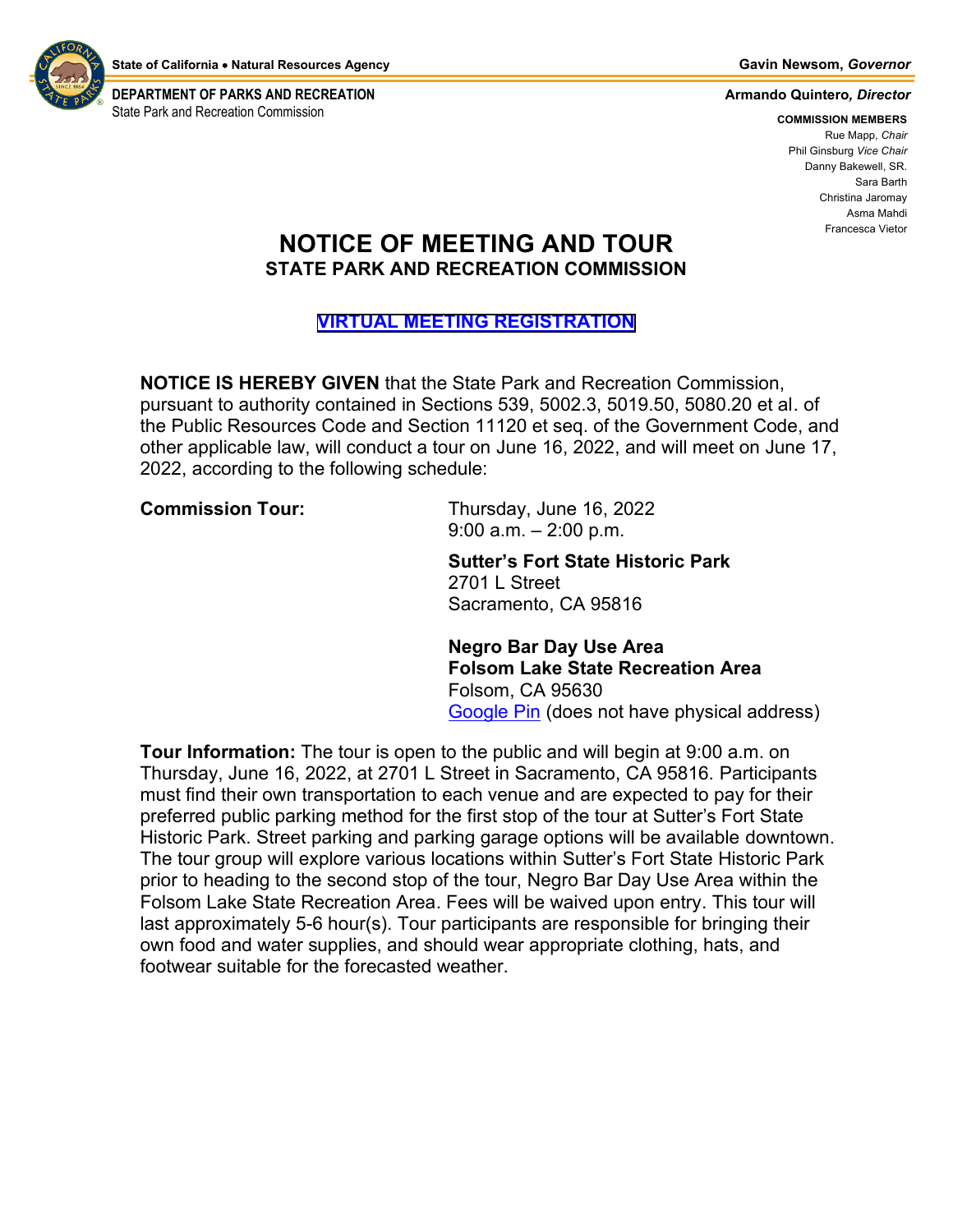**Note:** While it is not required, commission staff requests that all participants RSVP at (916) 902-8651 or SPR. Commission@parks.ca.gov so that an estimated attendance can be recorded. Participants that do not RSVP are still permitted to attend the tour.

## **Commission Meeting:** Friday, June 17, 2022

9:00 a.m. – until adjournment

**Four Points by Sheraton Sacramento International Airport** 4900 Duckhorn Drive, Rivers Ballroom Sacramento, CA 95834

**NOTICE IS ALSO HEREBY GIVEN** that the agenda for the Commission is posted on the [State Park and Recreation](https://www.parks.ca.gov/?page_id=30545) Commission webpage. If individuals are unable to obtain information through this source, please contact the State Park and Recreation Division at (916) 902-8651. Referenced materials may undergo modification and will be available to the public as changes are made.

Meeting facilities are accessible to people with disabilities. If you need specific accommodations, please call the State Park and Recreation Division at (916) 902- 8651.

**NOTICE IS GIVEN** that any person may file a written statement on the proposed actions by writing to the State Park and Recreation Commission or may present written statements at the meeting on June 17, 2022. *Any person handing out written materials to the State Park and Recreation Commission shall provide the Recording Secretary with fourteen (14) copies. Members of the public presenting visual aids (projected media) as part of their public comments to the Commission are requested to submit the material(s) to the State Park and Recreation Commission five (5) days prior to the scheduled meeting. The State Park and Recreation Commission and the State Park and Recreation Division reserve the right to decline showing photographs that violate personal privacy (photos without a release from the person/people shown in the photograph) or other valid reason in the opinion of the Division and its legal counsel.* **Inquiries** may be directed to the State Park and Recreation Division at P.O. Box 942896, Sacramento, California 94296 or (916) 902-8651.